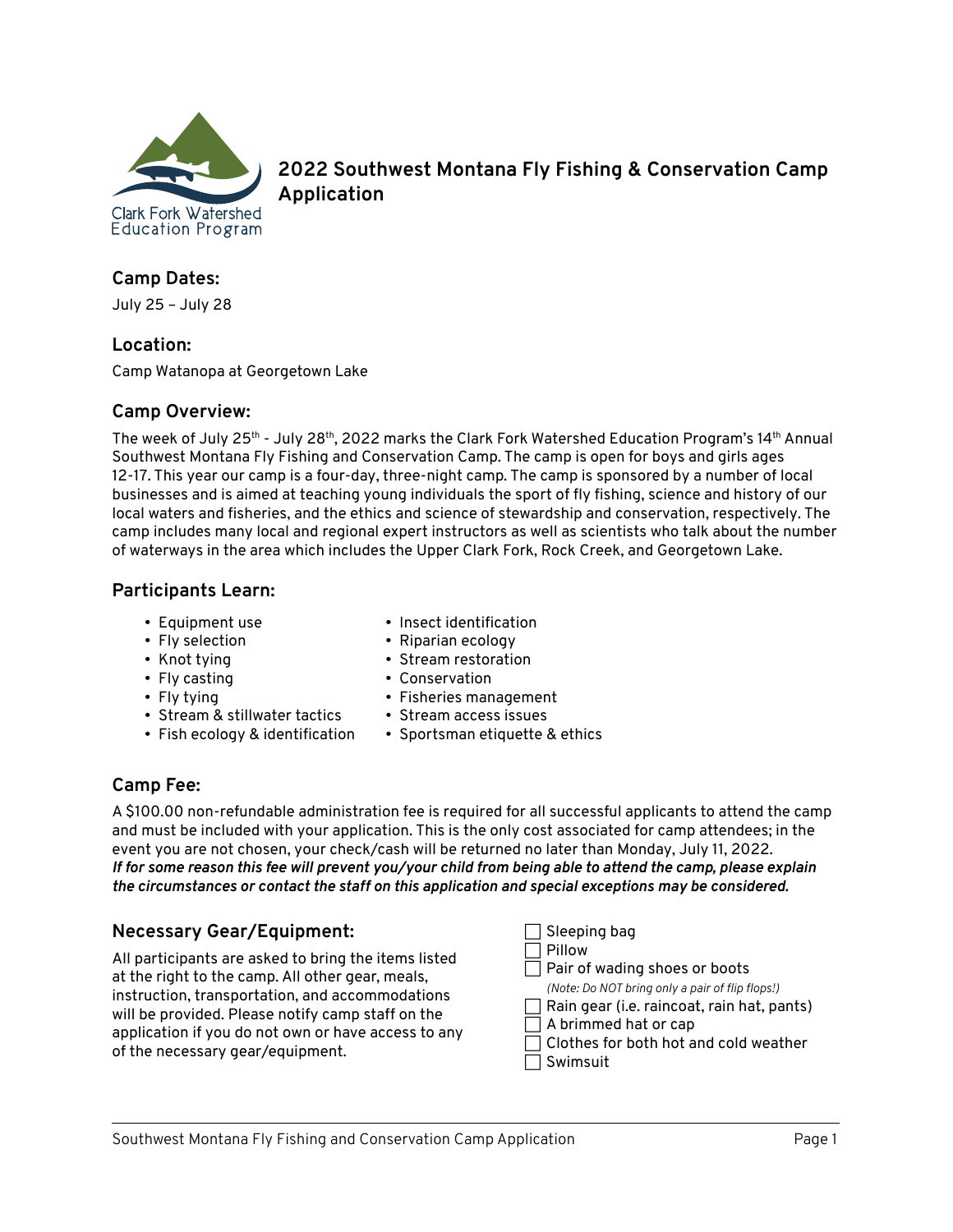## **Application Deadline**

All Applications must be received by Friday, July 1, 2022 to warrant consideration. Successful applicants will be notified by the end of Friday, July 8, 2022.

#### **Important Note:**

There are 20 spots available and once the spots are filled, no other applications will be accepted. However, you can request to be put on the list for the next year to reserve a spot.

## **\*\* THIS SECTION OF THE APPLICATION MUST BE FILLED OUT COMPLETELY TO BE ACCEPTED\*\***

Please return to Montana Tech, CFWEP Office (Health and Sciences Building, Room 003) or mail to:

Montana Tech - Southwest Montana Fly Fishing Camp c/o CFWEP 1300 West Park Street Butte, MT 59701

### **General Contact Information**

| Parent/Guardian Name  |  |
|-----------------------|--|
| Child's Name          |  |
| <b>Street Address</b> |  |
| City State ZIP Code   |  |
| Home Phone            |  |
| Cell Phone            |  |
| E-Mail Address        |  |

Please check the box to confirm the dates below:  $\Box$  Ages 12-17: July 25 - July 28

Child's Date of Birth: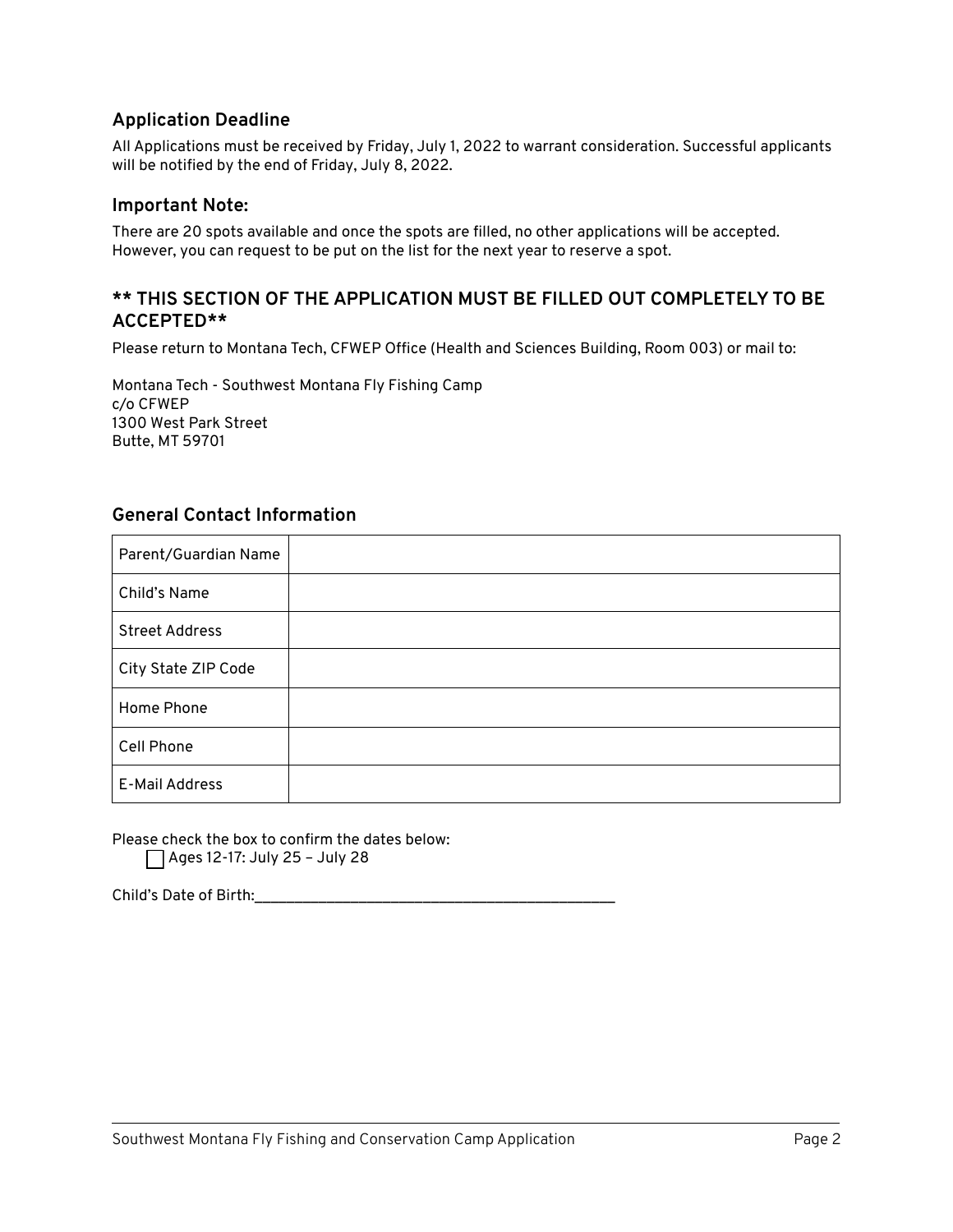#### **Medical Release**

The following information is requested to provide the camp staff with information necessary in the event of an accident, emergency, medical or health problem.

| Parent/Guardian's Name                         |               |       |                                  |
|------------------------------------------------|---------------|-------|----------------------------------|
| Address                                        |               |       |                                  |
| Number and Street/PO Box                       | City          | State | ZIP Code                         |
|                                                |               |       | (Cell)__________________________ |
| <b>Student Medical History and Information</b> |               |       |                                  |
| Do you have health insurance? (select one)     | $()$ YES $()$ | ) NO  |                                  |
| Medications (please list below:)               |               |       |                                  |
|                                                |               |       |                                  |

Does your child have any physical/mental condition which could interfere with his/her ability to take part in outdoor, physical, educational, or overnight activity, or would present a possible medical situation that camp staff should be aware of (i.e. asthma, diabetes, allergies, etc.)?

\_\_\_\_\_\_\_\_\_\_\_\_\_\_\_\_\_\_\_\_\_\_\_\_\_\_\_\_\_\_\_\_\_\_\_\_\_\_\_\_\_\_\_\_\_\_\_\_\_\_\_\_\_\_\_\_\_\_\_\_\_\_\_\_\_\_\_\_\_\_\_\_\_\_\_\_\_\_\_\_\_\_\_\_\_\_\_\_\_\_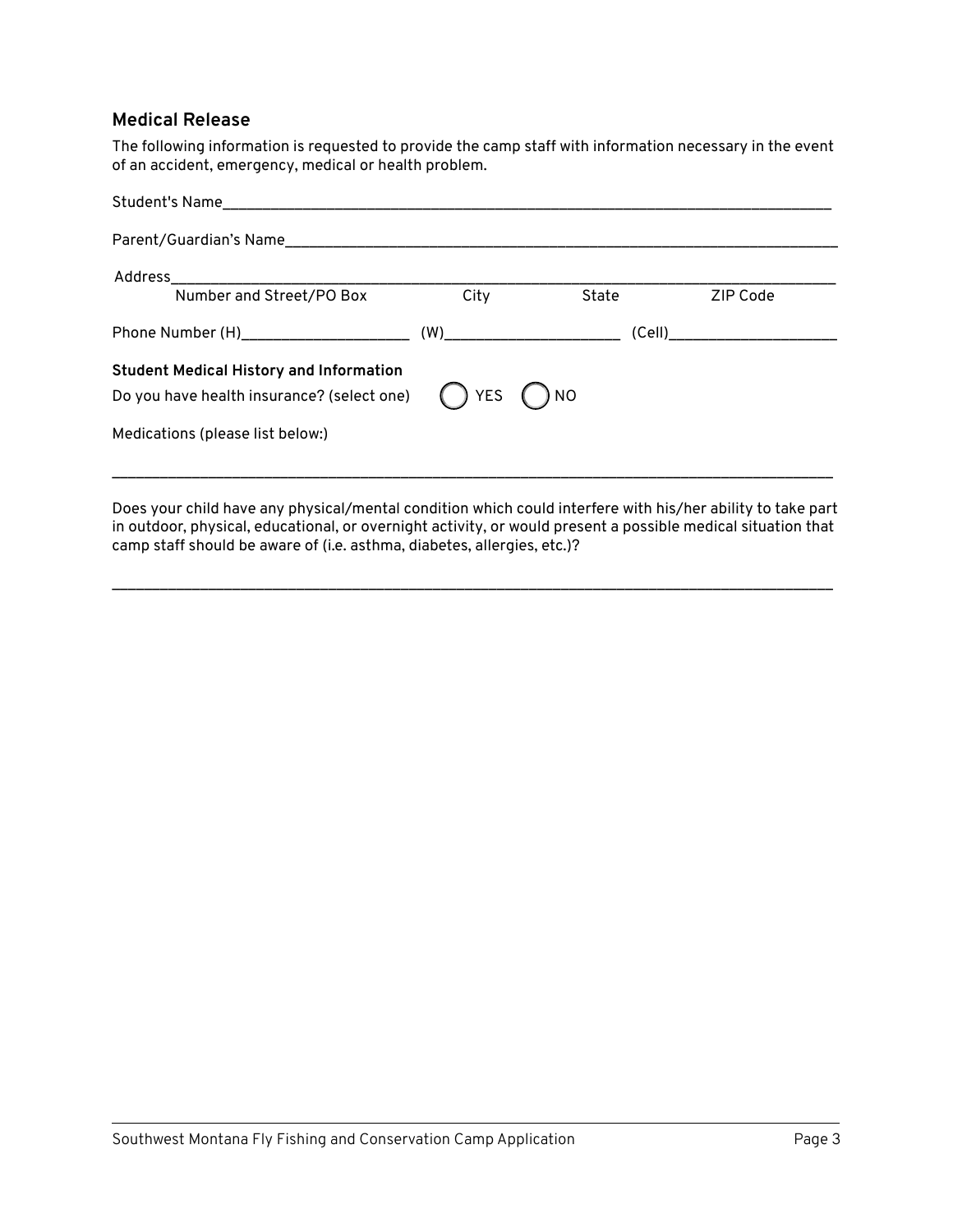## **Medical Consent and Release**

I, the same of the same of the same of the same of the same of the parent or quardian of

\_\_\_\_\_\_\_\_\_\_\_\_\_\_\_\_\_\_\_\_\_\_\_\_\_\_\_\_\_\_\_\_\_\_\_\_\_\_\_\_\_\_\_\_\_\_\_\_\_\_\_\_\_\_\_\_\_\_\_\_\_\_\_\_. I hereby consent that the above named minor has my permission to participate in the activities planned in conjunction with the Southwest Montana Fly Fishing Program. I hereby recognize that there may be risks involved with respect to the activities in this program. I hereby assume such risks, and release Montana Tech and its agents, employees, or students of any liability. I understand that in the event of a medical emergency, attempts will be made to contact me. If said attempts are not immediately successful, the camp supervisors may refer the above named minor to a licensed medical practitioner and/or clinic. I hereby consent that such physician, hospital, or clinic may treat the said minor in response to the medical emergency. I hereby release Montana Tech, its agents, employees, and students of responsibility for the above named minor in the event that the minor does not follow prescribed treatment for injury/illness.

\_\_\_\_\_\_\_\_\_\_\_\_\_\_\_\_\_\_\_\_\_\_\_\_\_\_\_\_\_\_\_\_\_\_\_\_\_\_ \_\_\_\_\_\_\_\_\_\_\_\_\_\_\_\_\_\_\_\_\_\_\_\_\_\_\_\_\_\_\_\_\_ Parent/Guardian's signature Date Date

#### **Person to Notify in Case of Emergency**

| Name                  |  |
|-----------------------|--|
| <b>Street Address</b> |  |
| City State ZIP Code   |  |
| Home Phone            |  |
| <b>Work Phone</b>     |  |
| E-Mail Address        |  |

#### **Agreement and Signature**

By submitting this application, I affirm that the facts set forth in it are true and complete. I understand that if I am accepted as a participant, any false statements, omissions, or other misrepresentations made by me on this application may result in my immediate dismissal. By signing this form, you are committing to taking part in all activities, being on time and behaving in a safe and respectful manner.

| <b>Student Name (printed)</b>        |  |
|--------------------------------------|--|
| Camper's Shirt Size (For Camp Shirt) |  |
| Signature                            |  |
| Date                                 |  |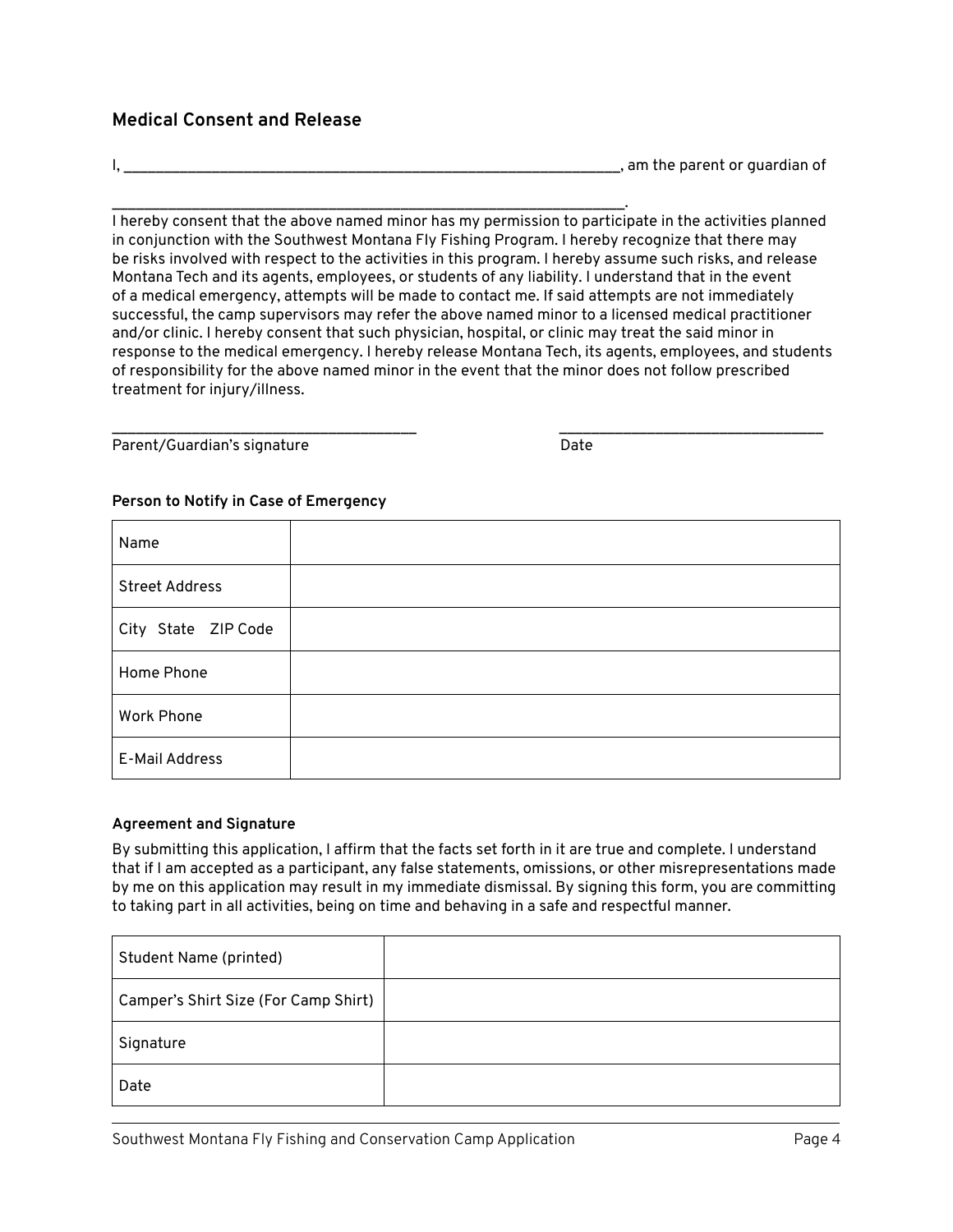# **Parental Consent**

All precautions will be taken to ensure the safety of participants. However, since your child is a minor we do need your permission for their participation. Please read the following and sign and date:

I hereby give my child permission to attend and take part in the Southwest Montana Fly Fishing Camp. I will not hold Montana Tech or CFWEP responsible in the event of an accident or injury as a result of his/ her participation. I understand that in an emergency either I or another adult individual listed above on this application will be contacted immediately (as specified above).

Parent/Guardian Signature:\_\_\_\_\_\_\_\_\_\_\_\_\_\_\_\_\_\_\_\_\_\_\_\_\_\_\_\_\_\_\_\_\_\_\_\_\_\_\_\_\_\_\_\_\_\_\_\_\_\_\_\_\_\_\_\_\_\_\_

Student/Participant Signature:\_\_\_\_\_\_\_\_\_\_\_\_\_\_\_\_\_\_\_\_\_\_\_\_\_\_\_\_\_\_\_\_\_\_\_\_\_\_\_\_\_\_\_\_\_\_\_\_\_\_\_\_\_\_\_\_\_

Date:

#### **Photo/Video Release**

#### **Sign either the AGREE statement**

In signing below, I **agree** to have my child photographed/videoed during the Clark Fork Watershed Education Program Fly Fishing and Conservation Camp. I understand that his/her picture may or may not be used for CFWEP's website or other project marketing materials.

Parent/Guardian Signature:  $\Box$ 

Student/Participant Signature:  $\Box$ 

Date:

#### **OR sign the DECLINE statement**

In signing below, I **decline** to have my child photographed/videoed during the Clark Fork Watershed Education Program Fly Fishing and Conservation Camp. I understand that my child may be present when photographs are being taken, but that program staff will ensure that my child is not in the photo/video shot and no images will be used for any of CFWEP's marketing materials.

Parent/Guardian Signature:\_\_\_\_\_\_\_\_\_\_\_\_\_\_\_\_\_\_\_\_\_\_\_\_\_\_\_\_\_\_\_\_\_\_\_\_\_\_\_\_\_\_\_\_\_\_\_\_\_\_\_\_\_\_\_\_\_\_\_

Student/Participant Signature:  $\Box$ 

| Date: |  |  |  |
|-------|--|--|--|
|       |  |  |  |